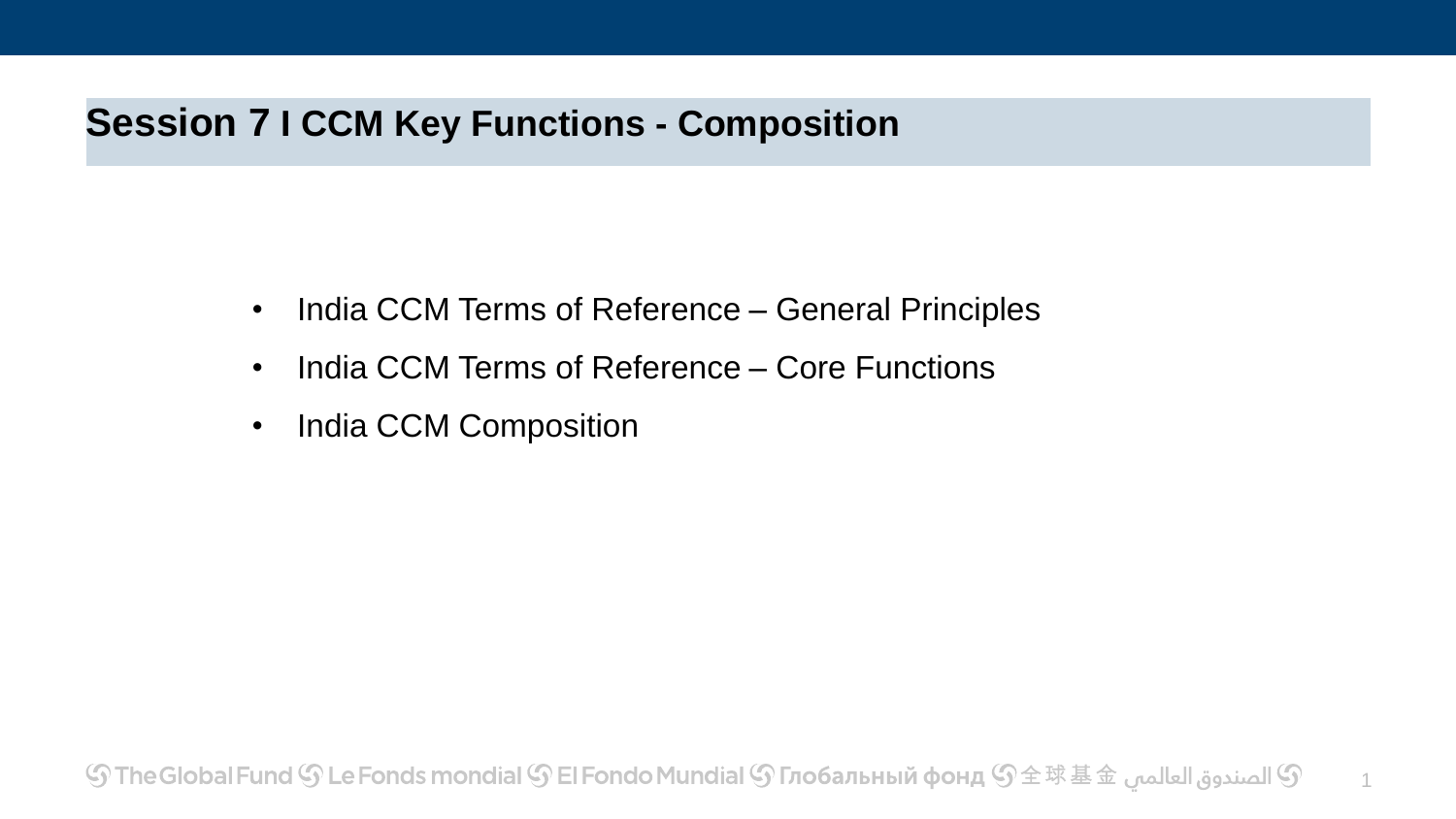#### **<sup>I</sup>CCM I-CCM TORs –** *Governance manual*

• TORs became effective June 5, 2015, as approved by the India-CCM. Subsequent modifications require a two-thirds vote of the eligible voting members.

- Represents a multi-stakeholder partnership of governmental, nongovernmental, and development partners and operates on a voluntary basis.
- Ensures compliance with the Global Fund ERs. It also strives to implement the Global Fund guidelines and directives for CCMs.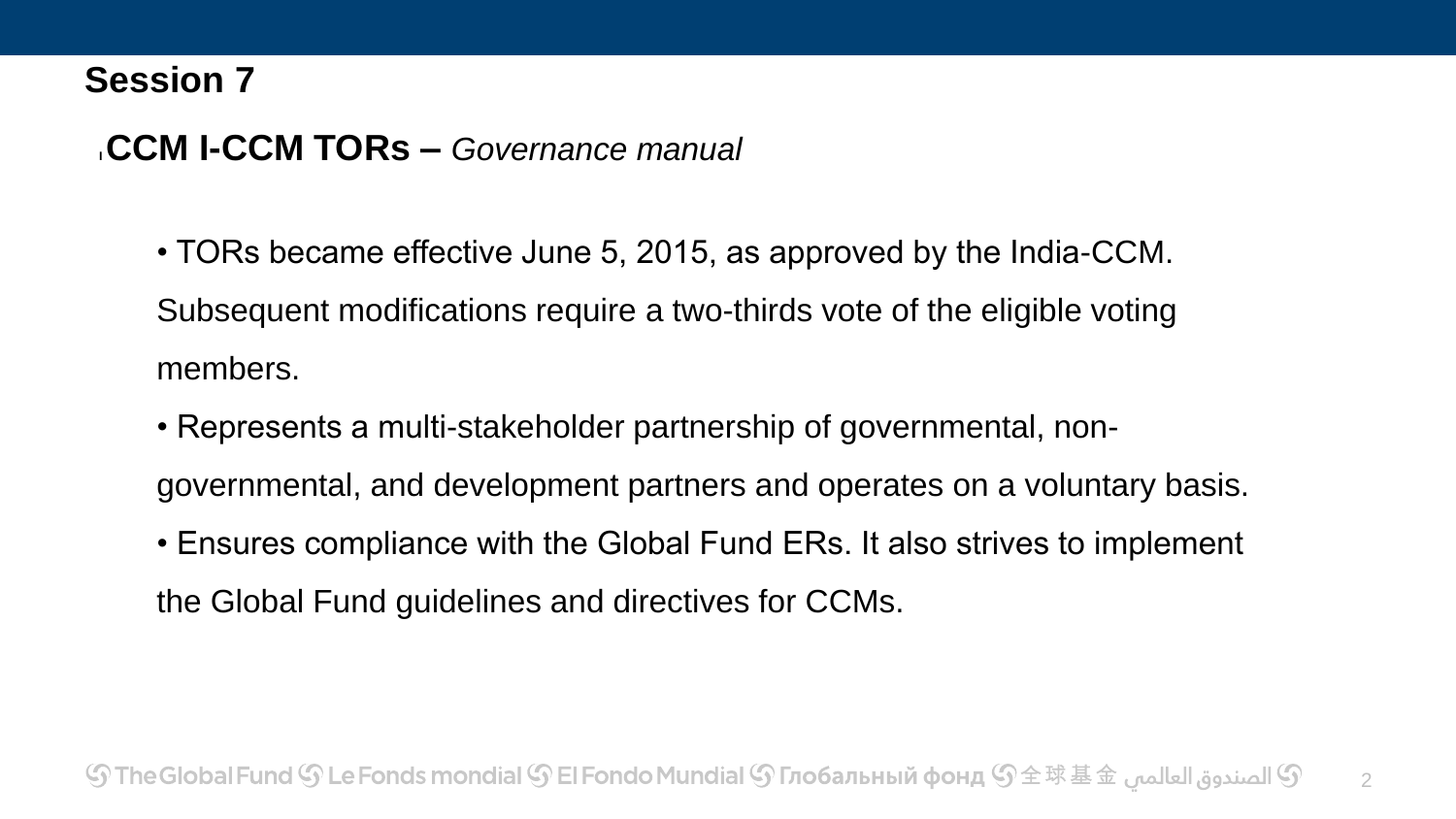**India CCM Terms of Reference – General Principles**

- Only one India-CCM
- Members shall represent the interest of country-level stakeholders and are accountable to the sector they represent.
- Shall adhere to the principles of good governance (broad and inclusive participation, democratic and consensus-based decision-making, transparency, cooperative partnership, and efficient operation)
- Shall ensure that activities supported by the Global Fund are consistent with India's national strategies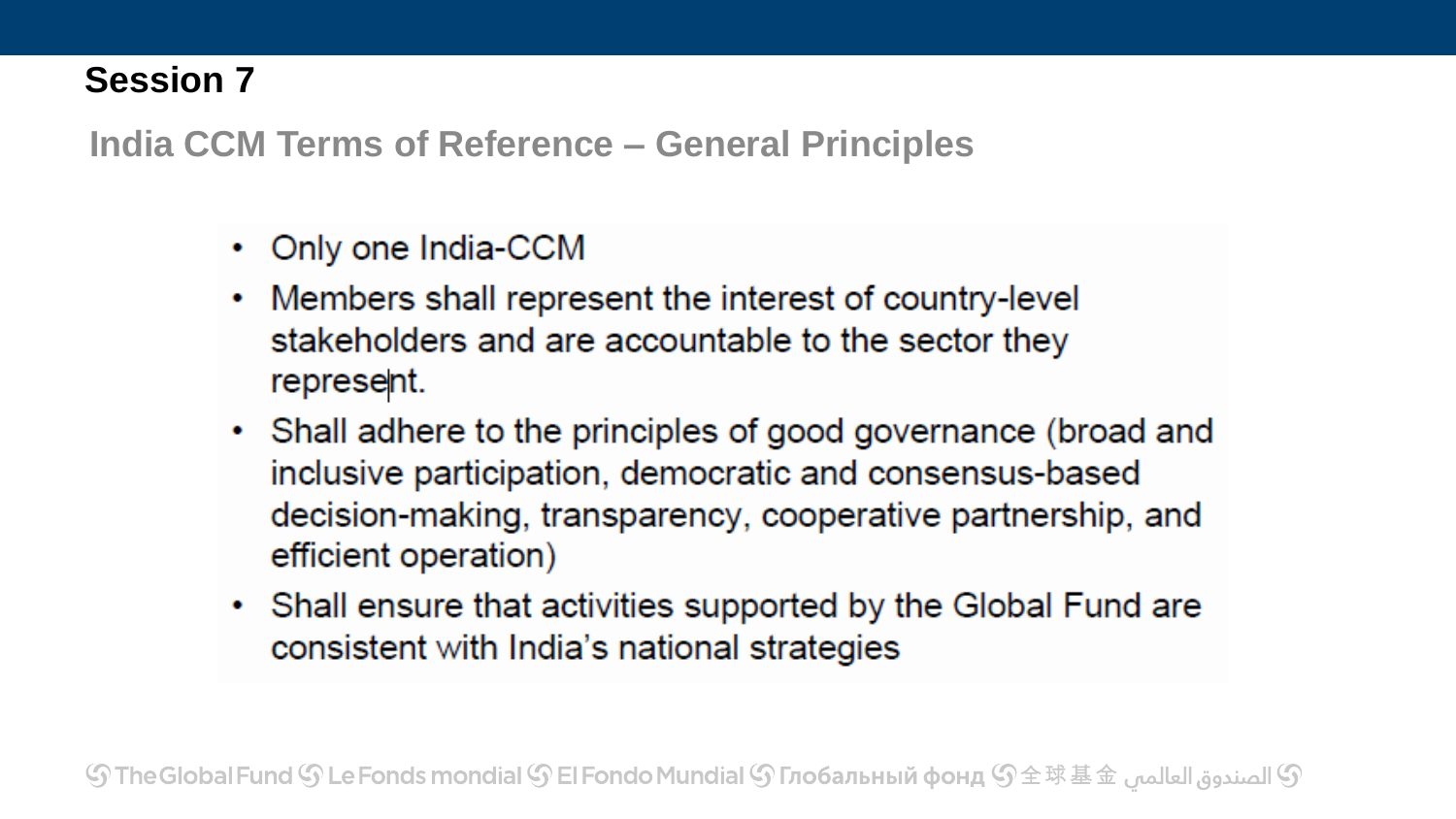**India CCM Terms of Reference – General Principles**

- Shall ensure that its membership includes representatives of different constituencies based on a documented and transparent process.
- Members representing government and non-government ۰ constituencies shall be (s)elected by their own constituencies based on a documented and transparent process.
- Shall have a policy to manage conflict of interest.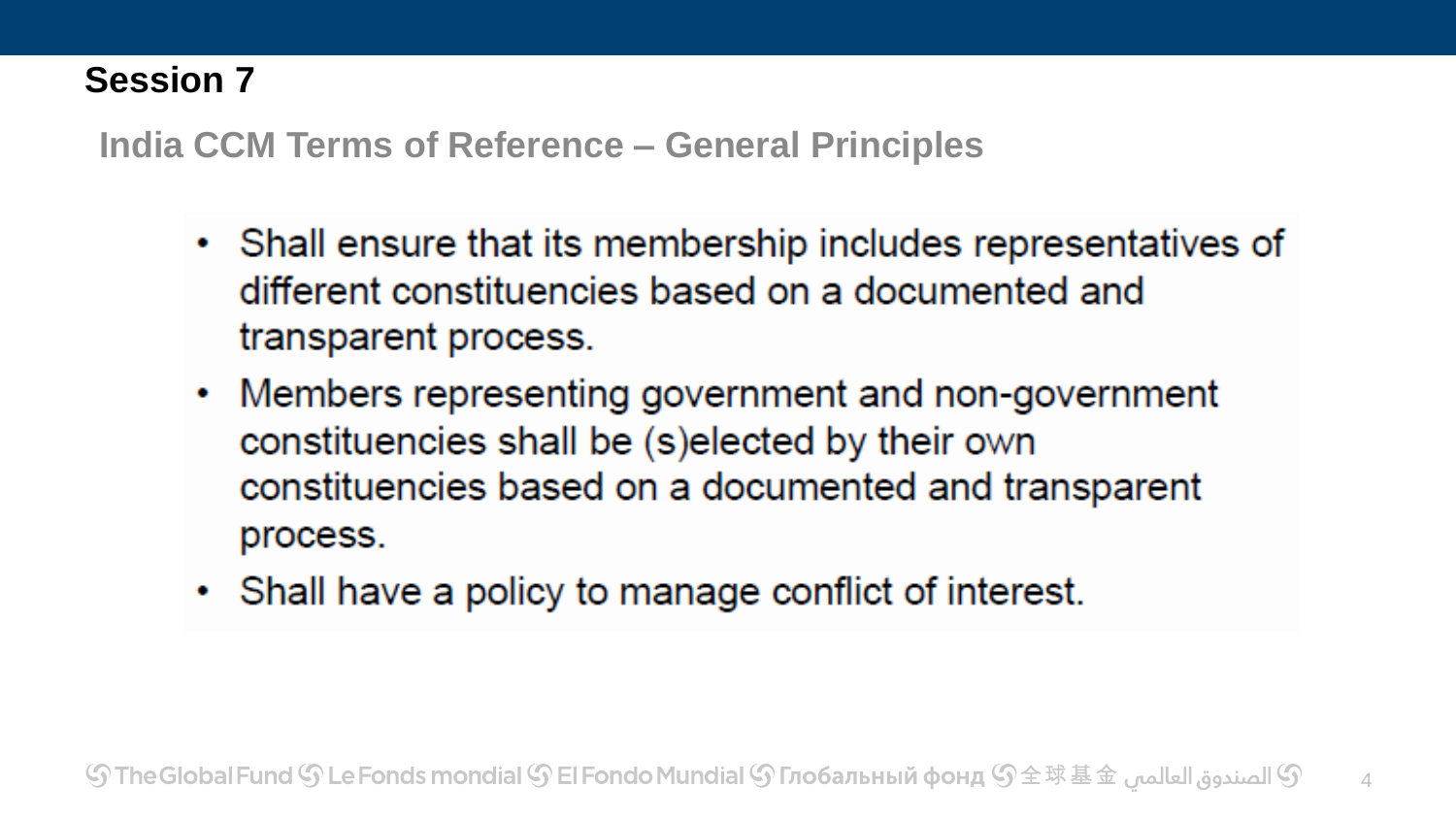**India CCM Terms of Reference – Core Functions**

- Develop of Funding application
- Nomination of PRs for implementation of Global Fund grants
	- The Department of Economic Affairs of the Ministry of Finance is the only Government of India entity legally authorized to receive and disburse funding from external sources for government organizations.
	- Non-government PRs shall be entities possessing the legal status to enter into a grant agreement with a non-domestic/external entity. Preference will be given to domestic organizations to serve as nongovernment PRs.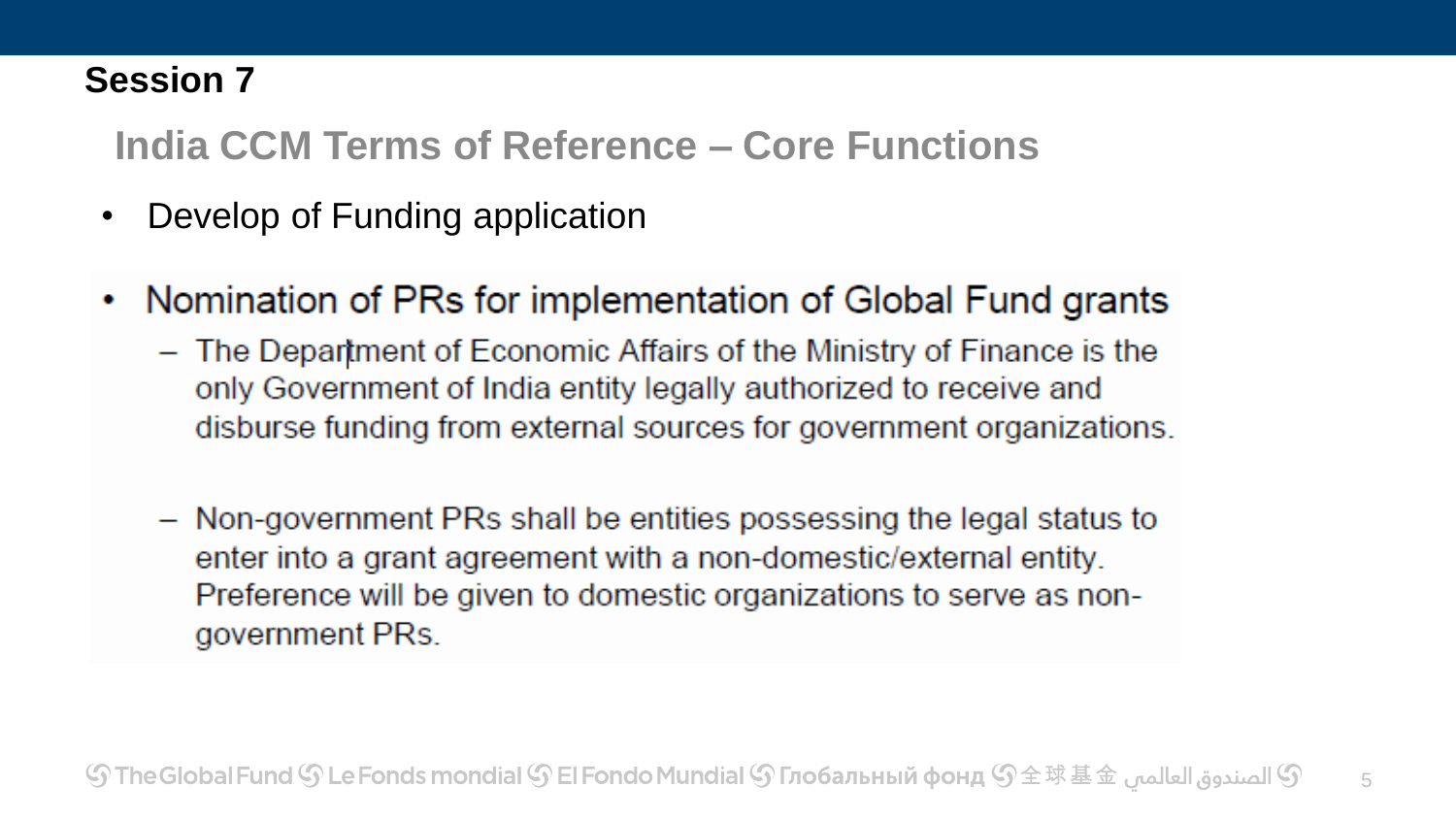**India CCM Terms of Reference** 

- Oversight of PRs and Program Implementation
- Other major functions of the India-CCM
	- Apply the TORs and modify them whenever necessary. – Respond to enquiries from stakeholders and the Global Fund concerning concept notes and grant implementation.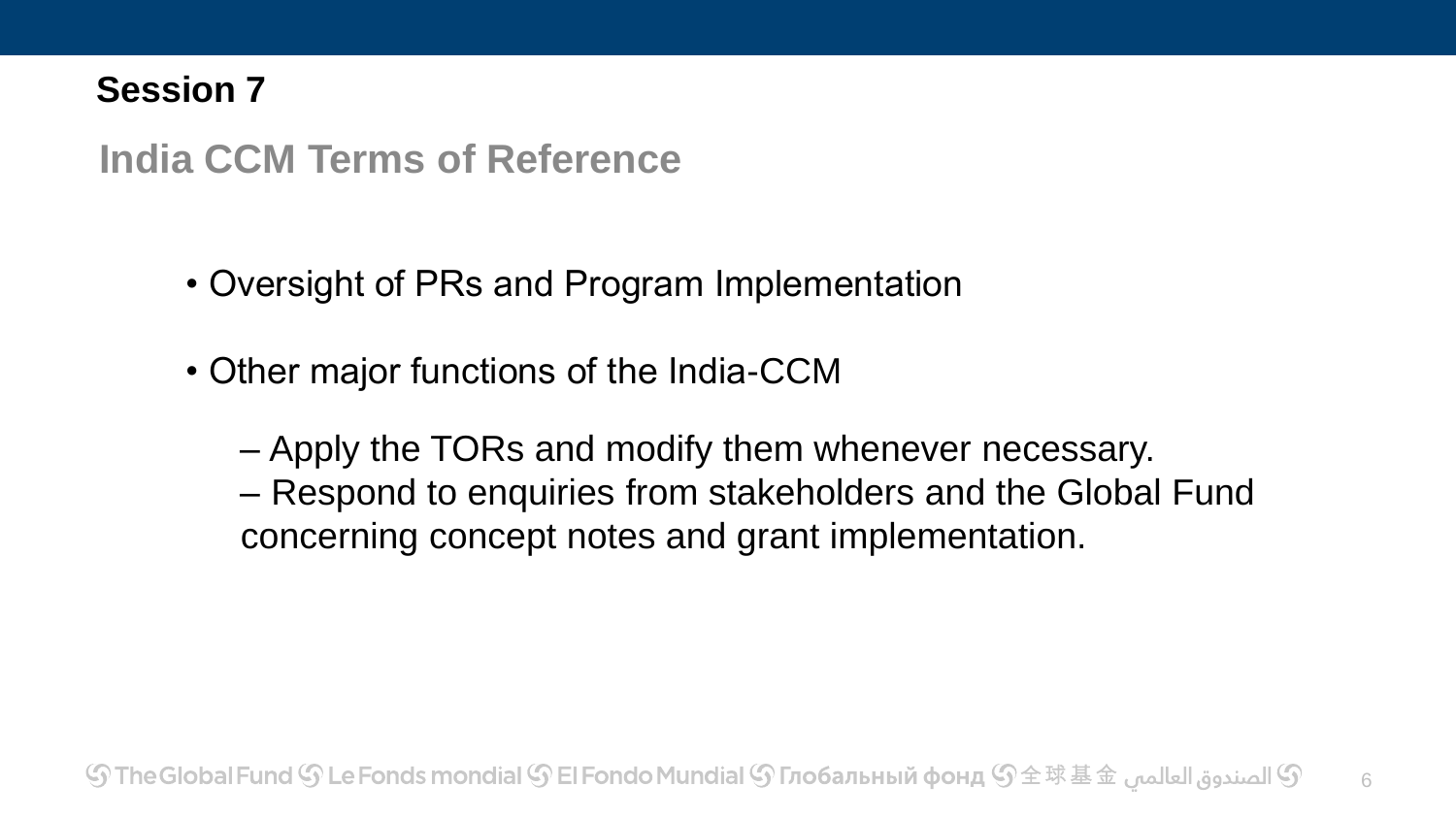## **India CCM Composition**

26 voting members, including one Chair, and least 40% of its voting representation is from the national civil society sector

- *Government: 8*
- *Academic/ educational/research institutions: 2*
- *Civil society organizations: 4*
- *Key affected populations͙: 3*
- *People living with or previously living with HIV/AIDS, TB, and malaria: 3*
- *Private sector: 2*
- *Bilateral development partners: 2*
- *Multilateral development partners: 2*
- Secretary (Health & Family Welfare) shall be the Chair of India CCM.
- All members shall be designated for a three year term. No individual may serve more than two consecutive terms.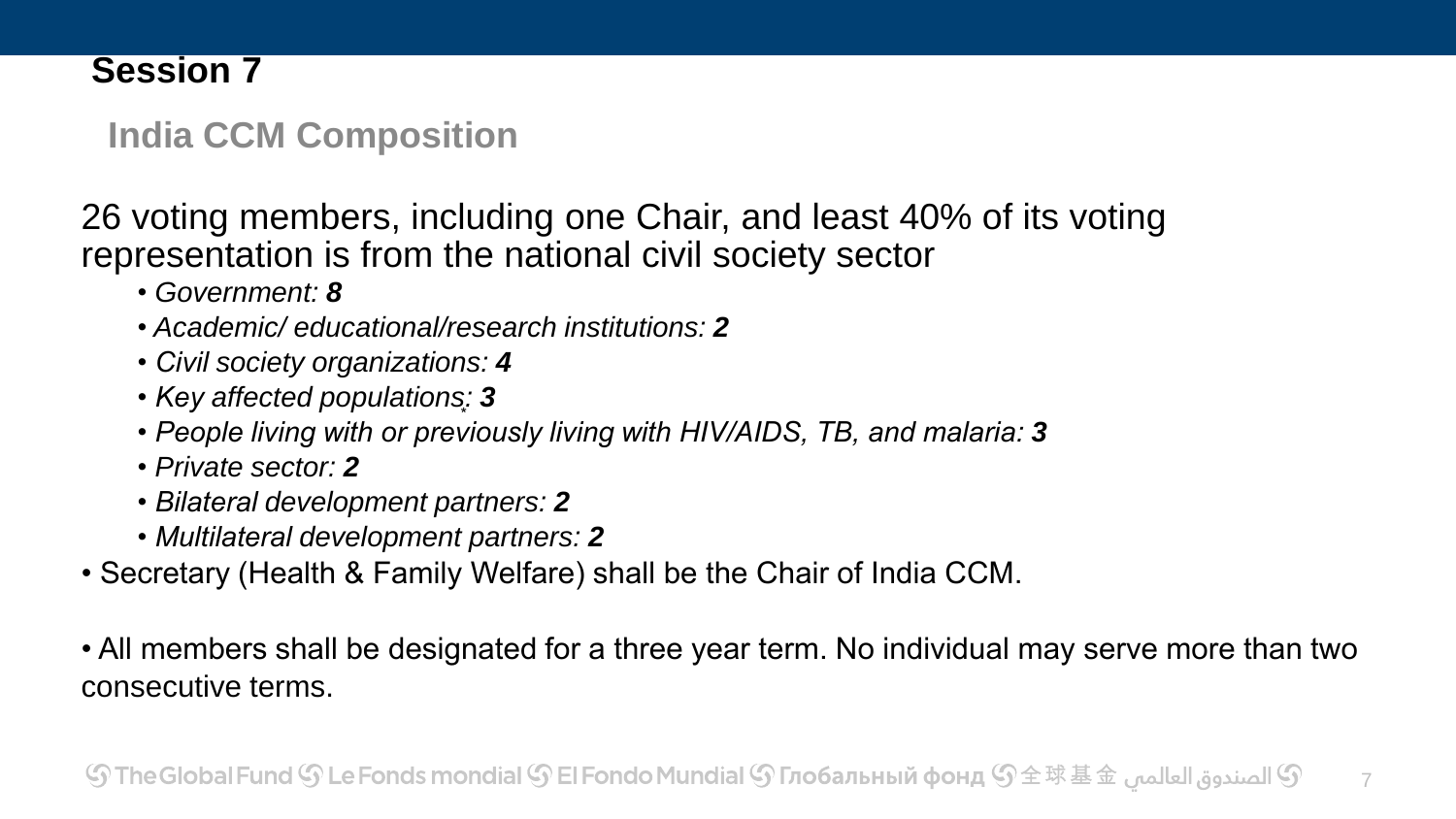## **Session 8 Roles and responsibilities of I-CCM members**

- CCM Membership and composition
- ICCM Membership Renewal 2018-21

Membership by Sector by Constituencies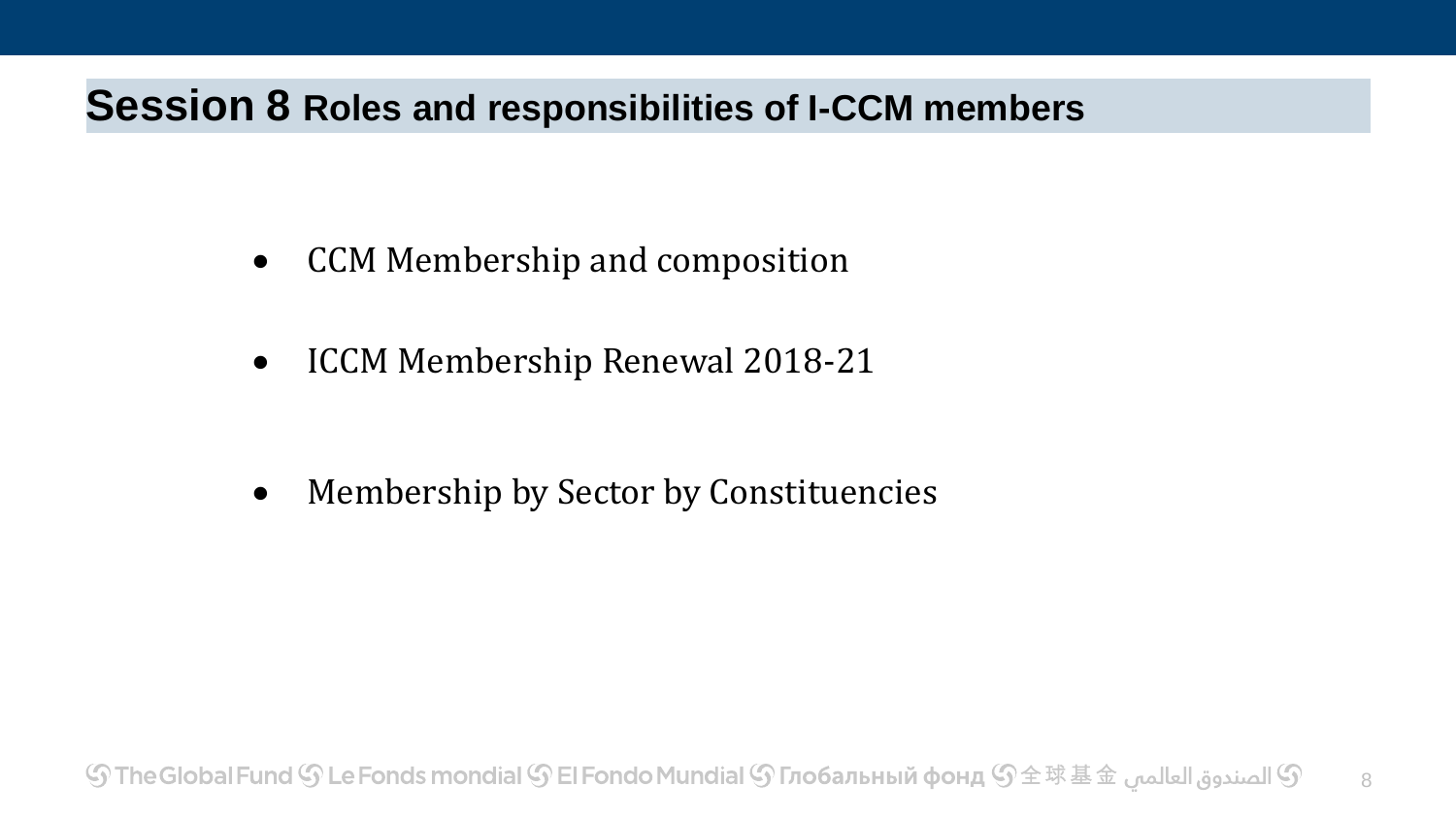#### **Session 8 - Roles and responsibilities of I-CCM members**

### **ICCM Membership Renewal -2018-2021**

India CCM decided to initiate reconstitution process: March, 2018 Election committee formed to recommend the process: May, 2018 Constituency wise Election/selection process Started: July, 2018 EoI for Civil Society/KAP/PLWD nominations undertook: Sept-Oct, 2018 Civil Society/KAP/PLWD Constituency meetings to make final nomination for CCM held: Oct, 2018 Nominations for government and bi/multilaterals received: Nov, 2018 Formal CCM membership invites sent to members/alternates: Dec, 2018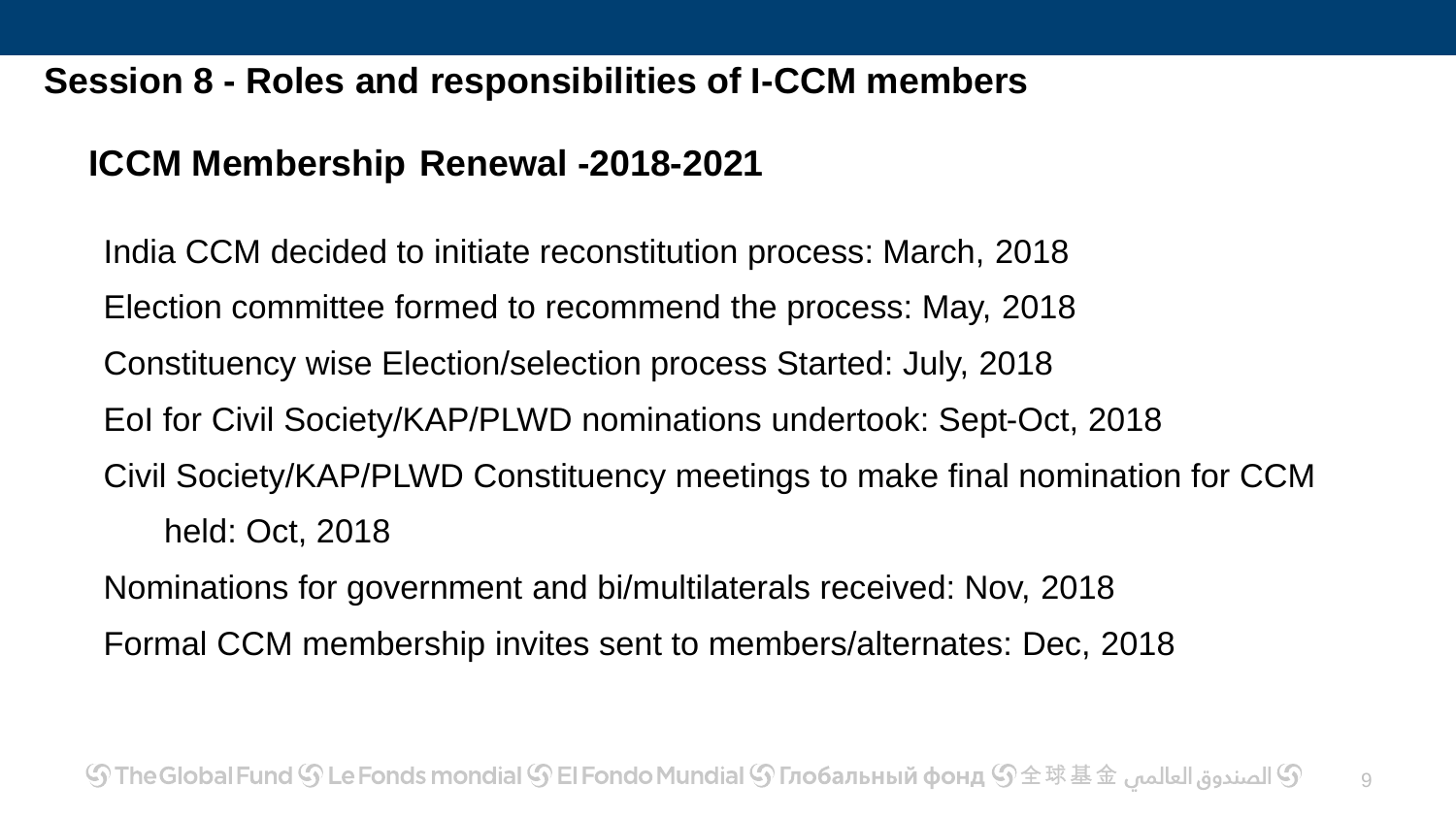#### **Session 8 - Roles and responsibilities of I-CCM members**

### Membership by Sector by Constituencies

| <b>Government</b>                         |    | <b>Bi/Multi-Lateral</b> |   | <b>Civil Society</b> |   |
|-------------------------------------------|----|-------------------------|---|----------------------|---|
| <b>MoHFW</b>                              | 5  | <b>Bi-Lateral</b>       | 2 | <b>HIV</b>           |   |
| Other<br>Central<br>Ministry<br>(Finance) | 1  | Multi-Lateral           | 2 | ТB                   | 3 |
| <b>State Govt</b>                         | 2  |                         |   | Malaria              | 3 |
| Academia                                  | 2  |                         |   | Private              | 2 |
| <b>Total</b>                              | 10 |                         |   | 12                   |   |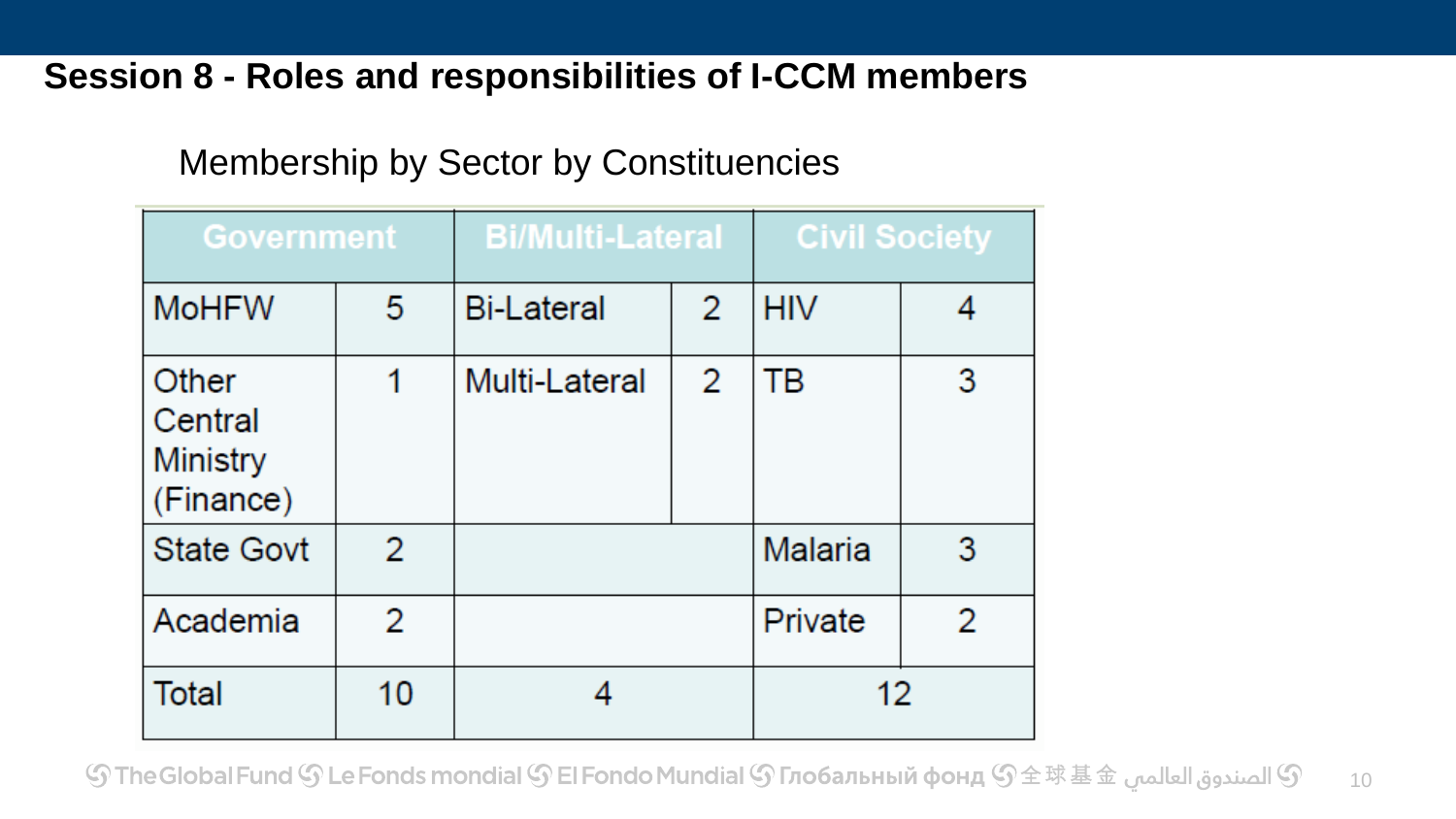## Session 8 Working Group (10 minutes ) – *Three groups*

Please organize the groups

- o Government sector G1
- o Bi-Multilaterals– G2
- o Civil Society sector– G3

Please discuss the core CCM functions and Sectoral Responsibilities by Function

*10 minutes discussion One group will be selected to report and all the groups will be invited to comment*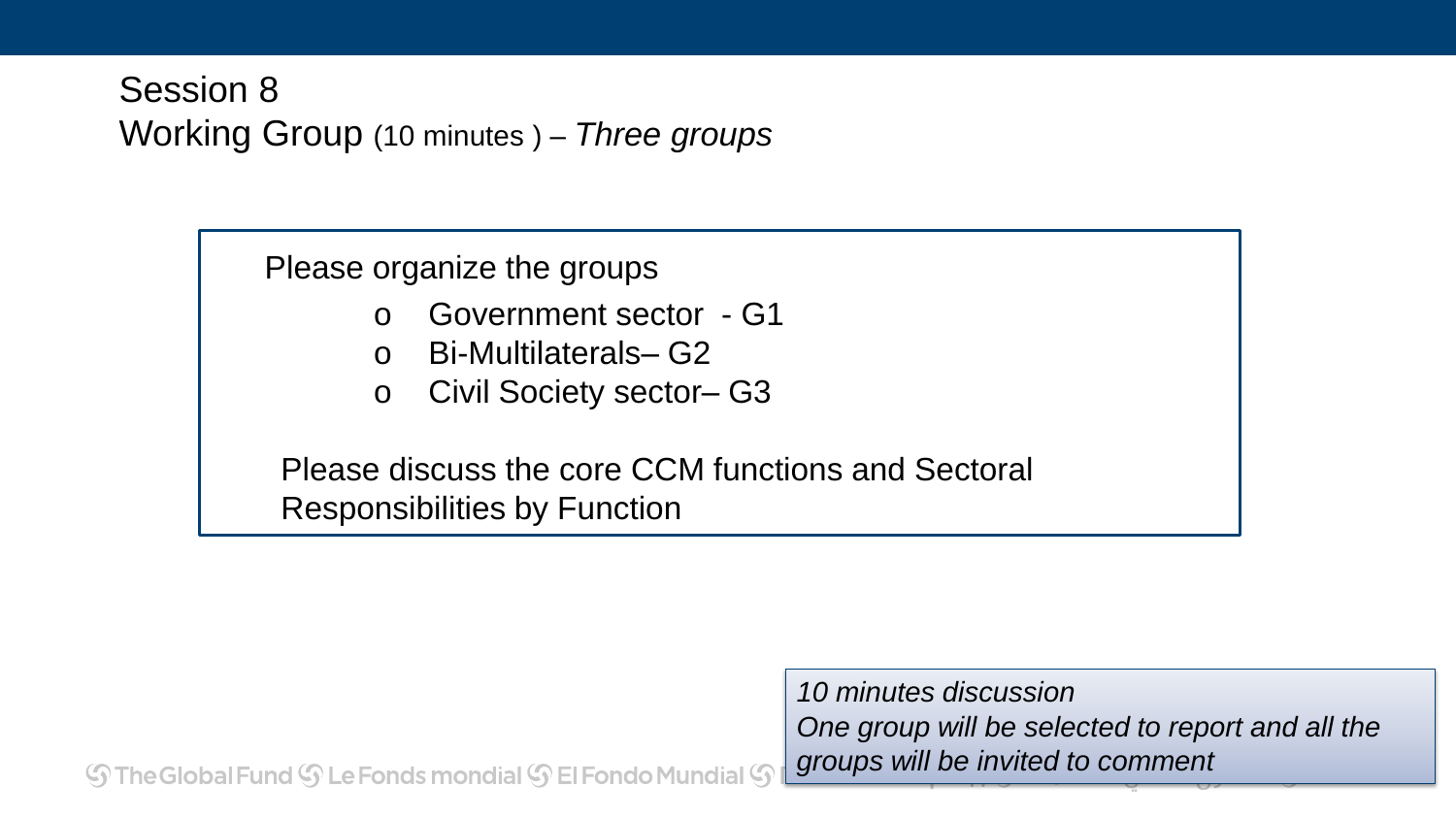# Empty matrix the working group - session 8

| <b>Function</b>                                                          | sector | Government   Multilateral /<br><b>Bilaterals</b> | <b>Civil Society</b> |
|--------------------------------------------------------------------------|--------|--------------------------------------------------|----------------------|
| Coordinates the<br>development of<br>the national<br>request for funding |        |                                                  |                      |
| Nominates the<br><b>Principal Recipient</b>                              |        |                                                  |                      |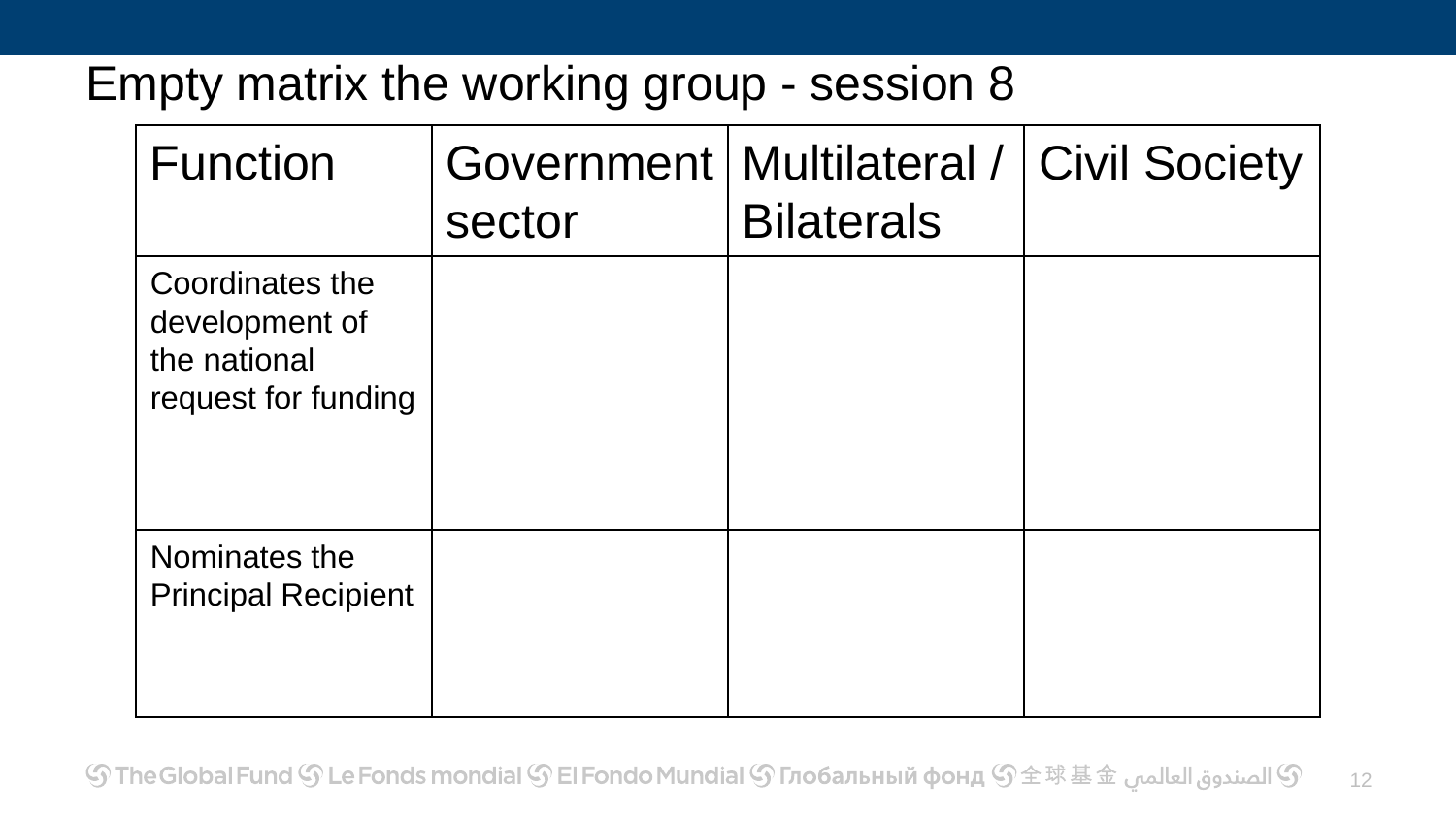# Empty matrix the working group - session 8

| <b>Function</b>                                      | Government<br>sector | Multilateral /  <br><b>Bilaterals</b> | <b>Civil Society</b> |
|------------------------------------------------------|----------------------|---------------------------------------|----------------------|
| Oversees the<br>implementation of<br>approved grants |                      |                                       |                      |
| Communication                                        |                      |                                       |                      |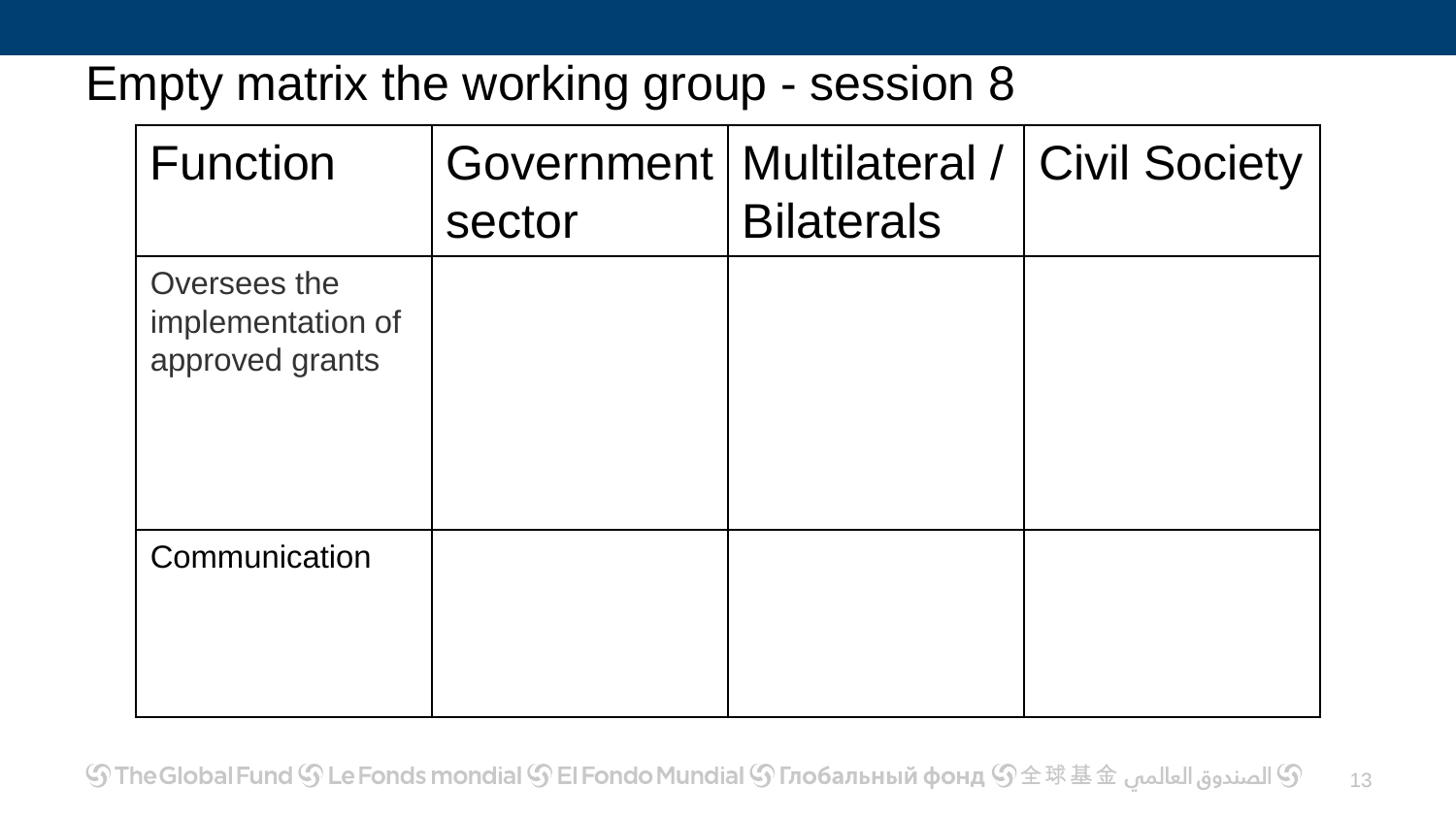# Sectoral Responsibilities

| <b>Function</b>                                                          | <b>Government</b><br><b>sector</b>                                                            | <b>Multilateral /</b><br><b>Bilaterals</b>                                                                                                                      | <b>Civil Society</b>                                                                                                                |
|--------------------------------------------------------------------------|-----------------------------------------------------------------------------------------------|-----------------------------------------------------------------------------------------------------------------------------------------------------------------|-------------------------------------------------------------------------------------------------------------------------------------|
| Coordinates the<br>development of<br>the national<br>request for funding | • Ensure alignment of<br>Funding application<br>with national<br>strategies and<br>priorities | • Ensure harmonization<br>of other Funding<br>sources<br>Identify potential<br>sources of Technical<br>Assistance for<br>development of<br>Founding application | <b>Provide Technical</b><br>$\bullet$<br>inputs and<br>community<br>perspectives into<br><b>Funding application</b><br>development. |
| Nominates the<br><b>Principal Recipient</b>                              | <b>Nominates</b><br>$\bullet$<br><b>Operational Principal</b><br><b>Recipients (PRs)</b>      |                                                                                                                                                                 | <b>Communicate PR</b><br>$\bullet$<br>nomination process<br>with constituencies                                                     |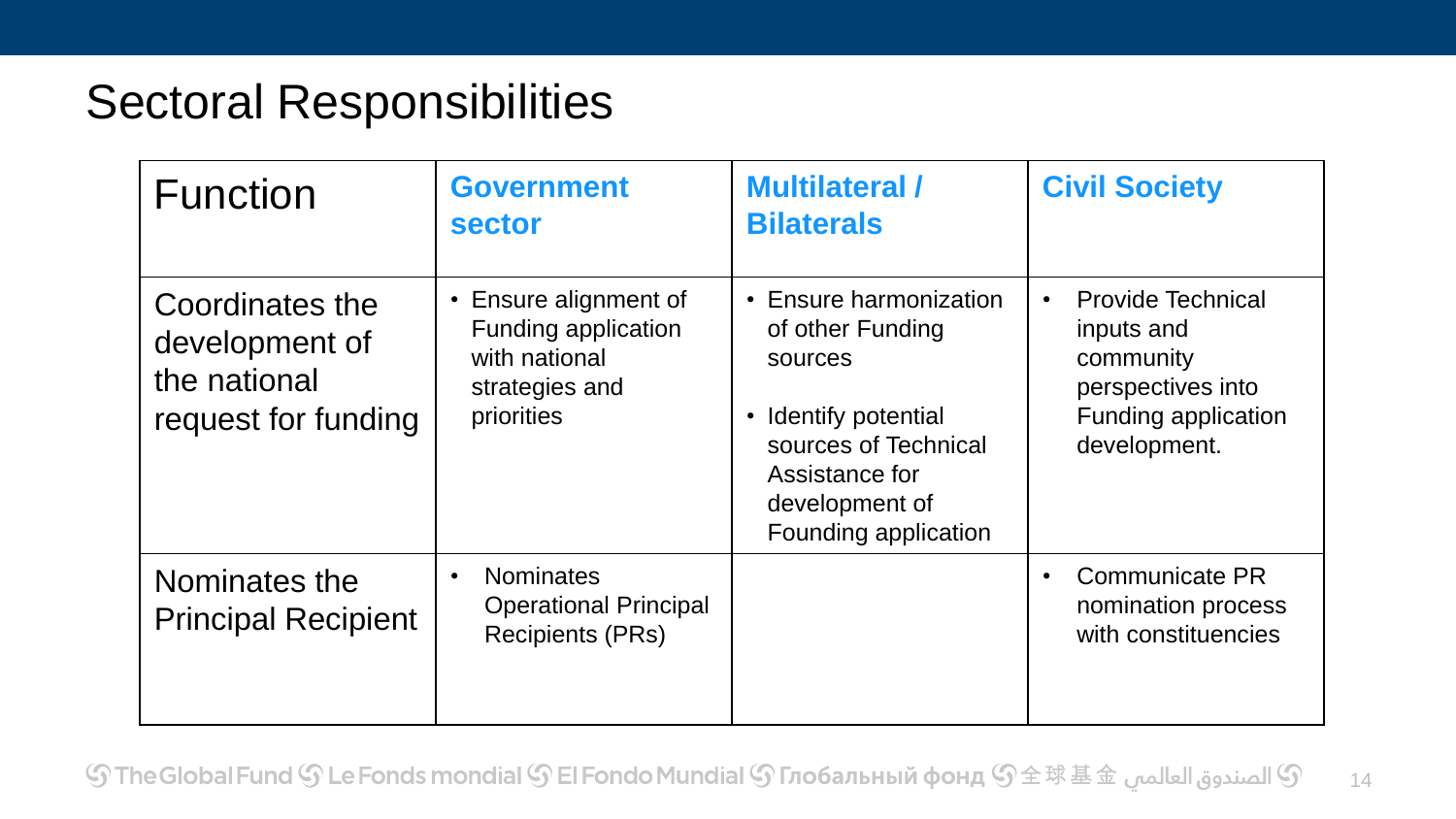## Sectoral Responsibilities

|                                                 | Government                                                                                                                                                      | <b>Bi/Multi-Lateral</b>                                                                                                            | <b>Civil Society</b>                                                                                              |
|-------------------------------------------------|-----------------------------------------------------------------------------------------------------------------------------------------------------------------|------------------------------------------------------------------------------------------------------------------------------------|-------------------------------------------------------------------------------------------------------------------|
| Oversight of<br>PRs and grant<br>implementation | - Problem-solve any<br>bureaucratic blockages,<br>specifically relating to<br>procurement/importatio<br>m<br>- Provide<br>recommendations for<br>OS site visits | Provide technical<br>support to<br>compliment<br>member skills mix                                                                 | - Solicit feedback from<br>communities and service<br>users<br>- Provide<br>recommendations for OS<br>site visits |
| Communication                                   | Ensure GF updates are<br>part of regular<br>coordination meeting<br>agenda items for each<br>disease department                                                 | <b>Ensure</b><br>mechanisms are in<br>place to include GF<br>updates in regular<br>coordination<br>meeting among<br>constituencies | Develop annual<br>constituency feedback<br>work plans                                                             |

் பெடு The Global Fund  $\Im$  Le Fonds mondial  $\Im$  El Fondo Mundial  $\Im$  Глобальный фонд  $\Im$   $\pm$  球 基 $\pm$   $\Im$  الصندوق العالمبي  $\Im$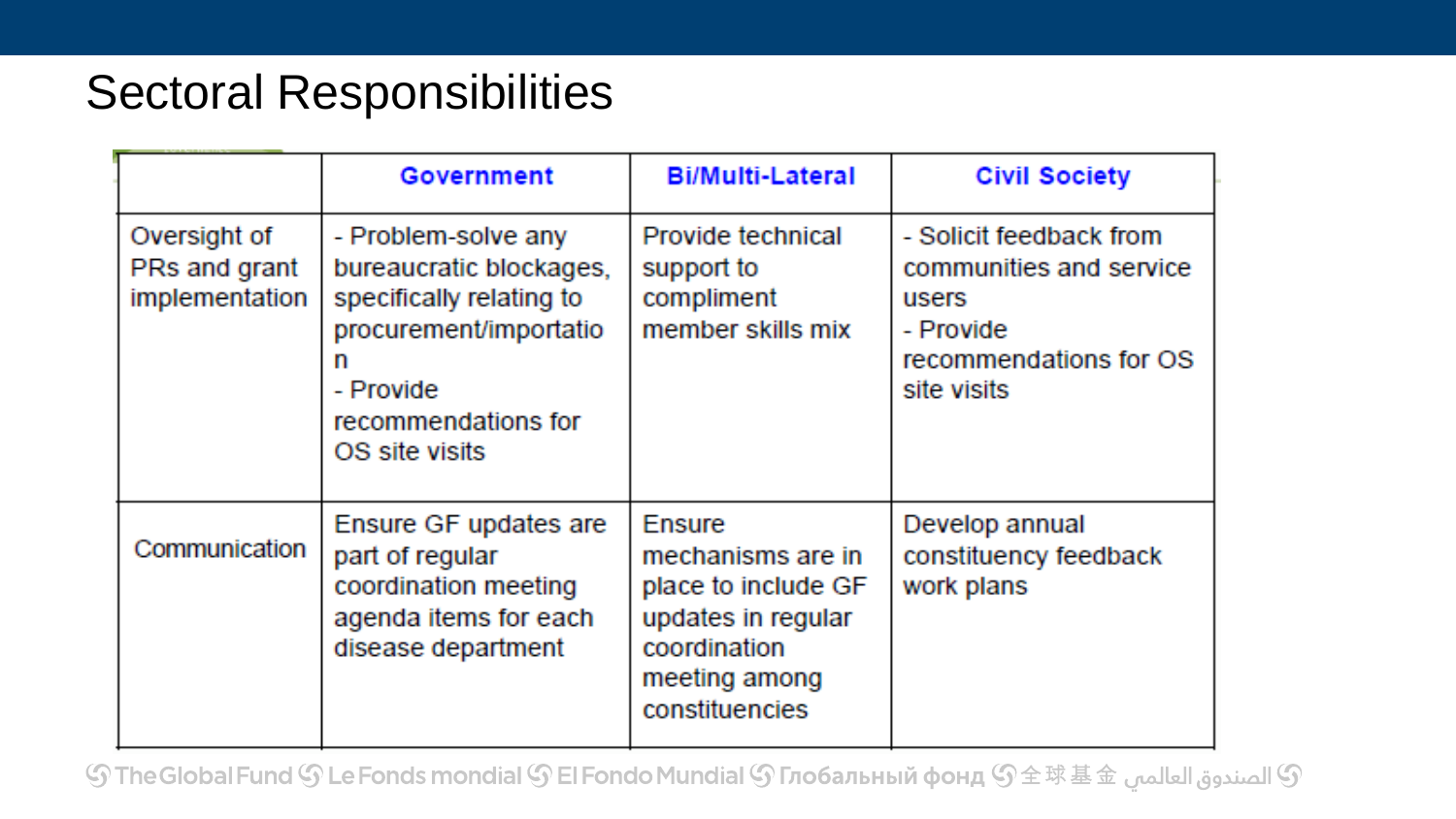## **Session 9 - Brief Presentation by Principal Recipients**

- Presentations by HIV Principal Recipients NACO, SAATHI, PLAN India, India HIV/AIDS Alliance
- Presentations by Malaria Principal Recipient- NVBDCP
- Presentations by TB Principal Recipients- CTD, FIND, WJCF, CHRI and UNION

## **(10 Minutes per PR)**